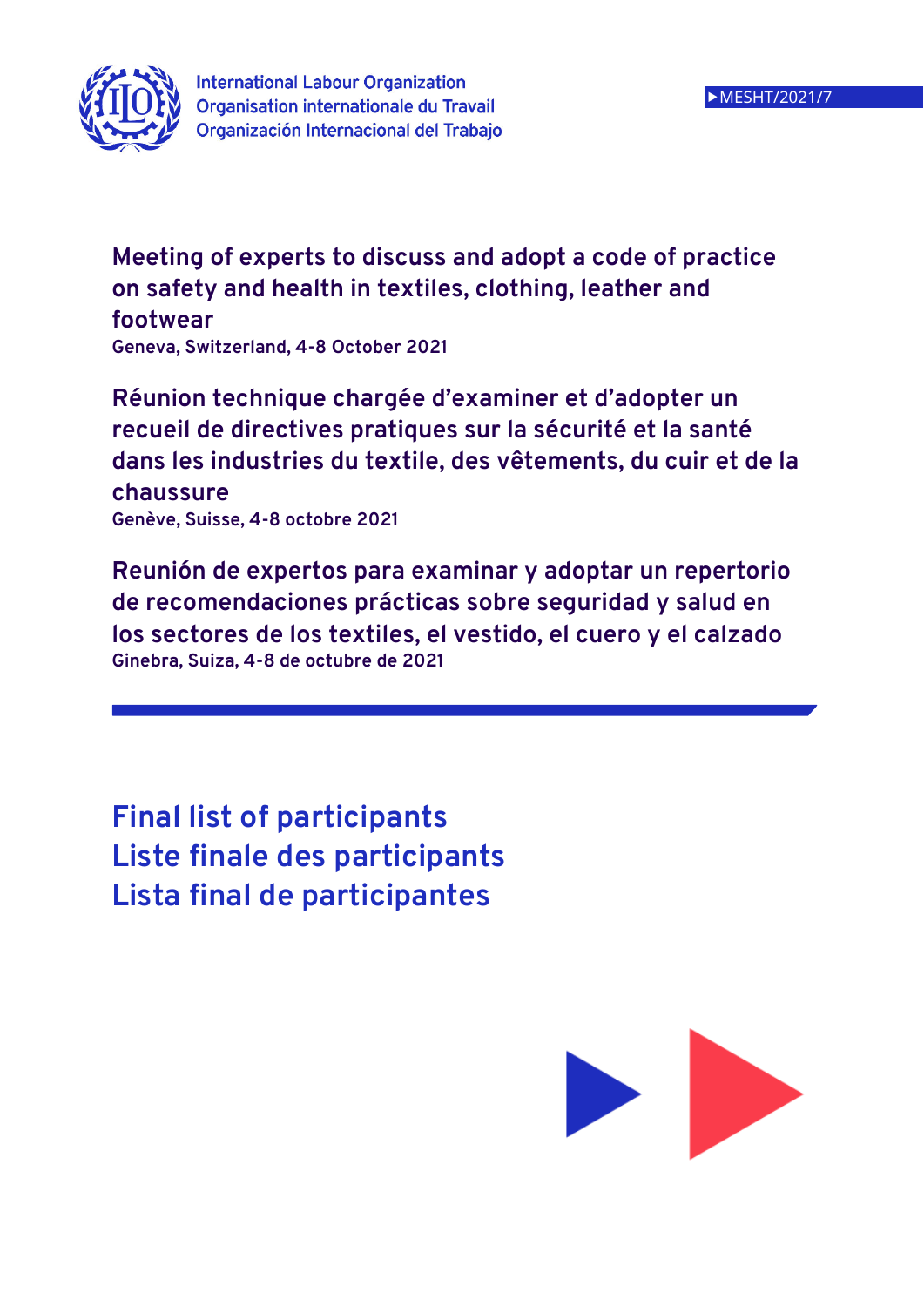

# **Chairperson Président Presidente**

Mr Jukka Sakari Takala President, International Commission on Occupational Health (ICOH)

> Final list of participants Liste finale des participants Lista final de participantes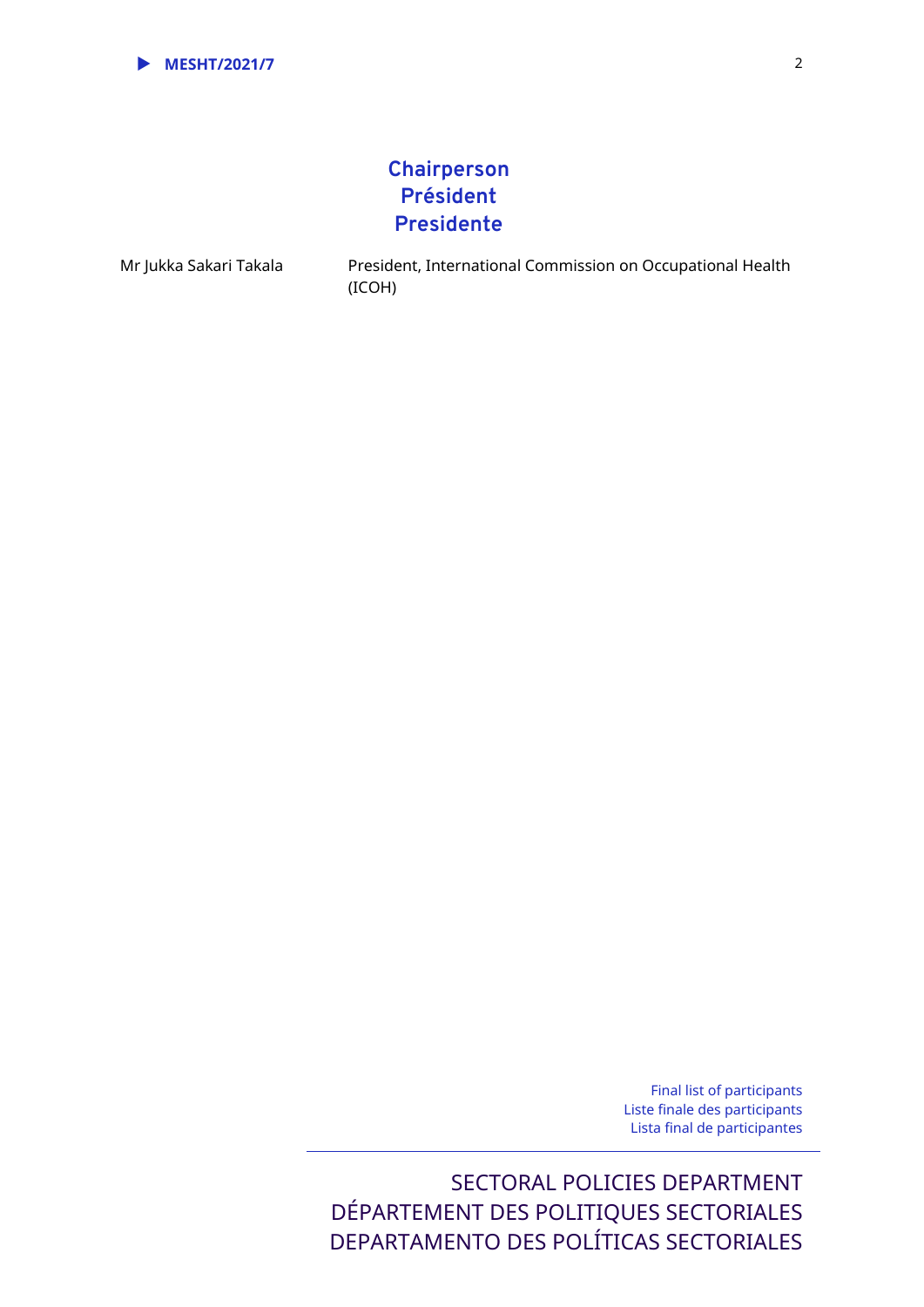# **Governments experts and advisers Experts des gouvernements et conseillers techniques Expertos de los gobiernos y consejeros técnicos**

## **BANGLADESH**

| Mr Abdul Mumin | Assistant Inspector General (Safety) Department of Inspection |
|----------------|---------------------------------------------------------------|
|                | for Factories and Establishments (DIFE), Ministry of Labour   |
|                | and Employment                                                |

#### *Adviser / Conseiller tecnique / Consejero técnico*

| Mr Humayun Kabir | Joint Secretary, Ministry of Labour and Employment |
|------------------|----------------------------------------------------|
|                  |                                                    |

# **BRAZIL BRÉSIL BRASIL**

| Sr. Luiz Carlos Lumbreras | Inspetor do Trabalho, Subsecretaria de Inspeção do Trabalho, |
|---------------------------|--------------------------------------------------------------|
| Rocha                     | Ministério do Trabalho e Previdência                         |

*Adviser / Conseiller tecnique / Consejero técnico* 

Sr. Mauro Marques Muller Inspetor do Trabalho, Subsecretaria de Inspeção do Trabalho, Ministério do Trabalho e Previdência

## **GERMANY ALLEMAGNE ALEMANIA**

| Mr Bastian Fochmann | Officer, German Institution for statutory accident insurance |
|---------------------|--------------------------------------------------------------|
|                     | and prevention with responsibility for Energy, Textiles,     |
|                     | Electrical, Media Outlets                                    |

#### *Adviser / Conseiller tecnique / Consejero técnico*

Ms Lynsey McCarthy First Secretary, Delegation of the European Union to the United Nations, Geneva

### **MOROCCO MAROC MARRUECOS**

Mme Naima Tchiche Chef, Division de la Médicine du Travail, de la Santé et de la Sécurité Professionnelle, Ministère du Travail et de l'Insertion Professionnelle

> Final list of participants Liste finale des participants Lista final de participantes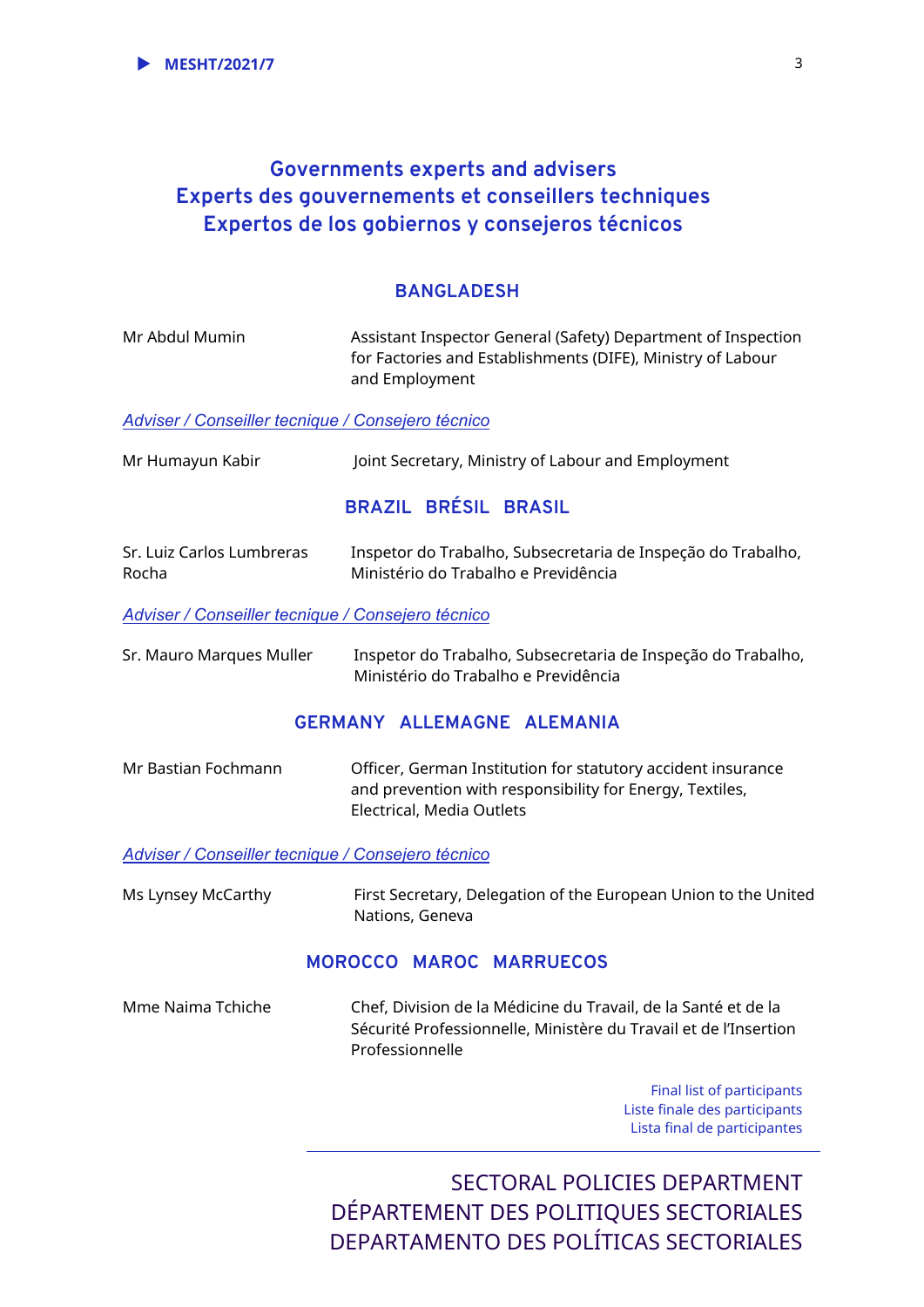### **NICARAGUA**

| S.E. Sr. Álvaro Fernando<br>Murillo               | Embajador Extraordinario y Plenipotenciario, Misión<br>Permanente de Nicaraqua ante las Naciones Unidas, Ginebra |
|---------------------------------------------------|------------------------------------------------------------------------------------------------------------------|
|                                                   | <b>TURKEY TURQUIE TURQUÍA</b>                                                                                    |
| Ms Betül Çavdar Kılınç                            | Labour expert, Directorate General of Occupational Safety and<br>Health, Ministry of Labour and Social Security  |
| Adviser / Conseiller tecnique / Consejero técnico |                                                                                                                  |

Mr Fatih Acar **Expert, Permanent Mission of Turkey to the United Nations,** Geneva

> Final list of participants Liste finale des participants Lista final de participantes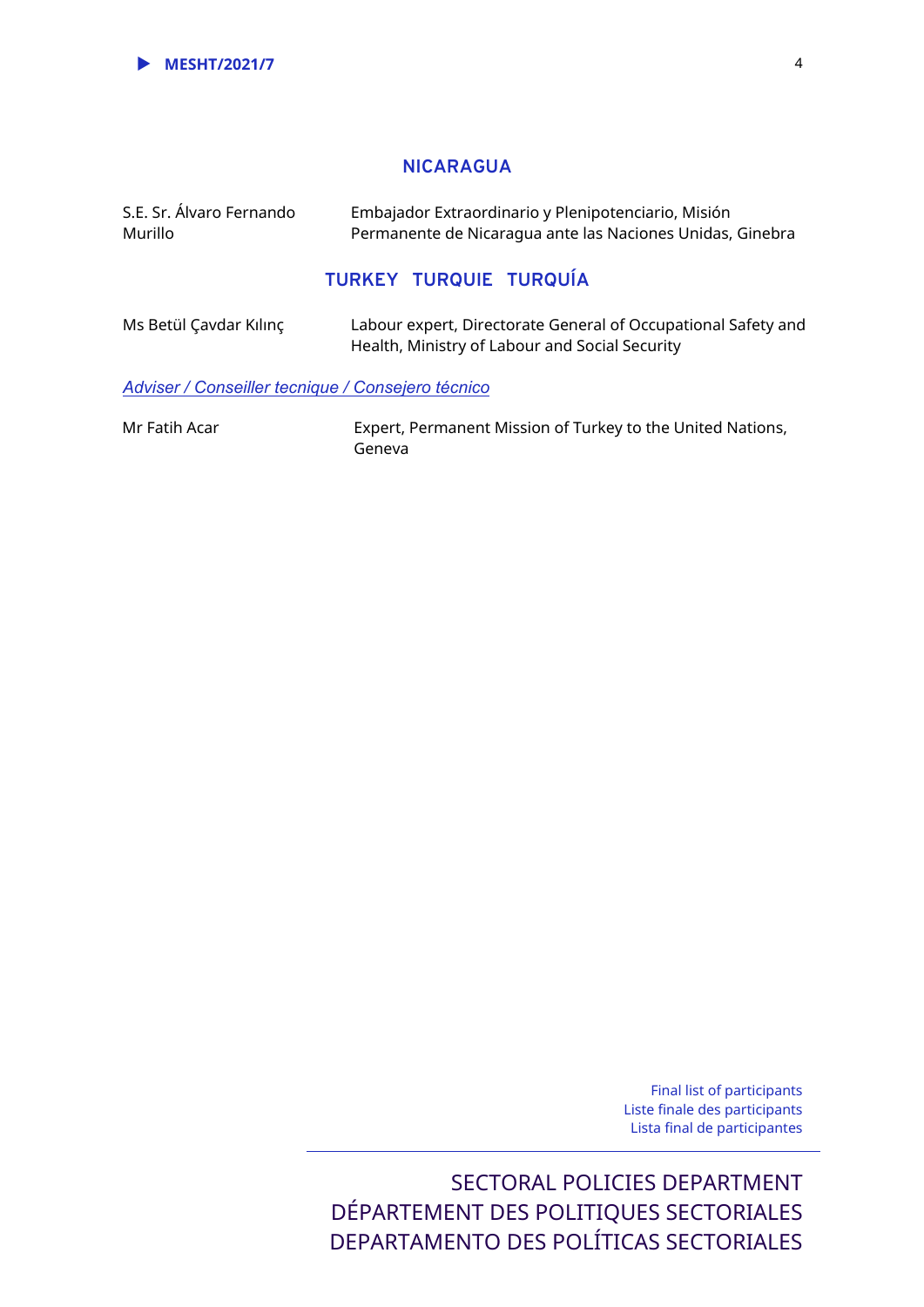# **Governments observers Gouvernements observateurs Gobiernos observadores**

#### **ANGOLA**

### **ALGERIA ALGÉRIE ARGELIA**

Mme Bouteldja Lamia Sous-directrice de la prévention des risques professionnels, Direction des Relations de Travail

#### **ARGENTINA ARGENTINE ARGENTINA**

Sr. Jorge Panaccia Coordinador, Programa Nacional de Prevención por Rama de Actividad (PRONAPRE)

## **AZERBAIJAN AZERBAÏDJAN AZERBAIYÁN**

| Mr Vusal Mammadov | Head, Control on Labour Protection Department, State Labour    |
|-------------------|----------------------------------------------------------------|
|                   | Inspectorate Service, Ministry of Labour and Social Protection |
|                   | of Population                                                  |

#### **BENIN BÉNIN BENIN**

Mme Lucile Bedie Toïhen Directrice, Sécurité Sociale, de la Mutualité et de la Santé au Travail, Direction Générale du Travail

## **BOSNIA AND HERZEGOVINA BOSNIE-HERZÉGOVINE BOSNIA Y HERZEGOVINA**

Ms Zorica Krsmanović Senior associate for international cooperation in the field of labor and employment, Ministry of Civil Affairs

> Final list of participants Liste finale des participants Lista final de participantes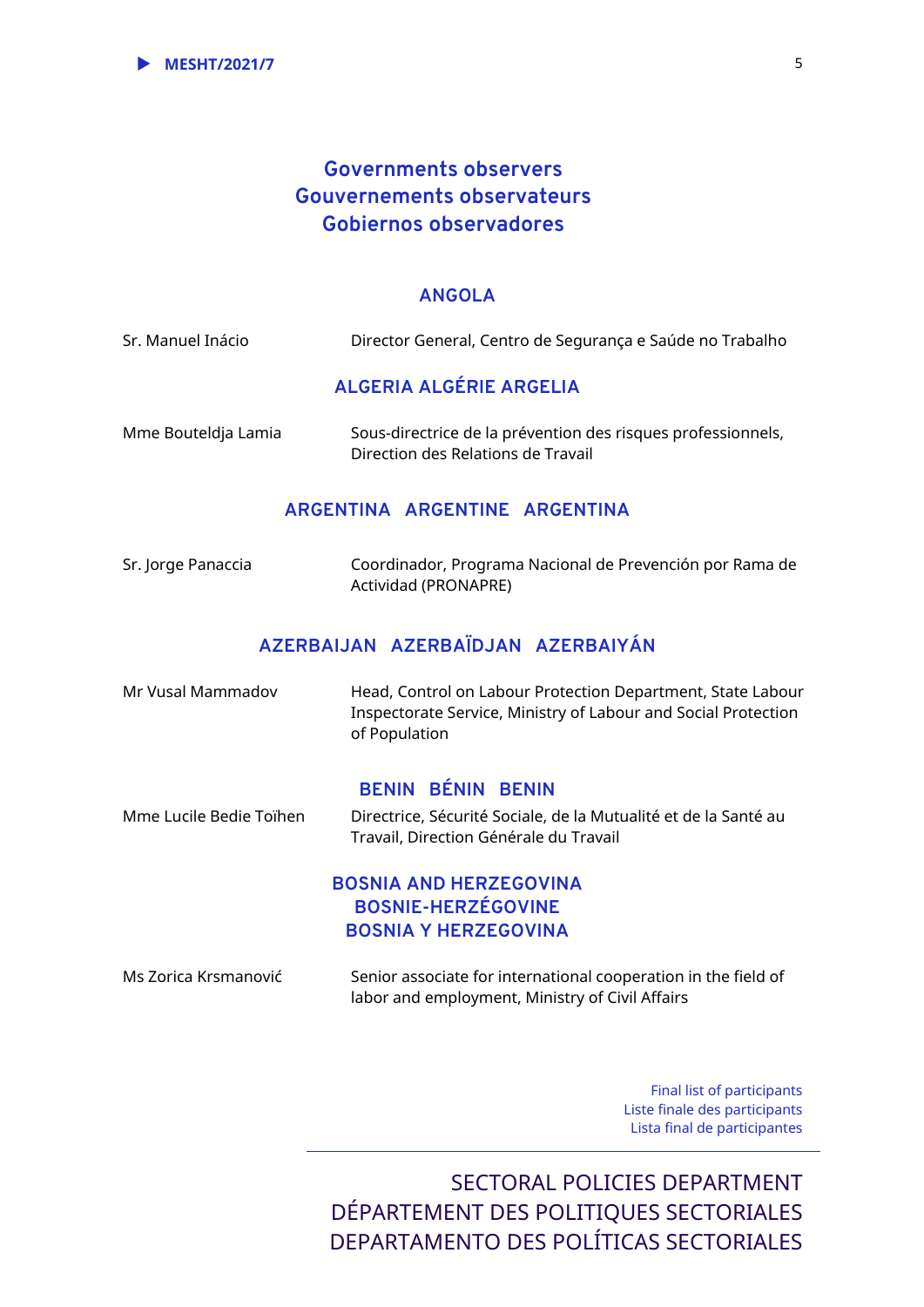### **BULGARIA BULGARIE BULGARIA**

Mr Nikolay Ivanov Arnaudov Chief Expert, Department of Labour Law and Working Conditions, Directorate Labour Law, Social Security and Working Conditions, Ministry of Labour and Social Protection

#### **BURUNDI**

M. Seth Gashaka Conseiller, Direction Générale de l'Industrie, Département du Développement Industriel, Ministère du Commerce, du Transport, de l'Industrie et du Tourisme

#### **CAMBODIA CAMBODGE CAMBOYA**

| Mr Thunsereibandith | Labour Attaché, Ministry of Labour and Vocational Training |  |
|---------------------|------------------------------------------------------------|--|
| Ngeth               |                                                            |  |

#### **CHILE CHILI CHILE**

| Sr. Juan Pablo Schaeffer | Attaché (Labour Affairs), Permanent Mission of Chile to the |
|--------------------------|-------------------------------------------------------------|
|                          | United Nations, Geneva                                      |

#### **COLOMBIA COLOMBIE COLOMBIA**

| Sr. Diego Fernando<br>Castellanos Jaramillo | Inspector de Trabajo y Seguridad Social, Ministerio de Trabajo                                  |
|---------------------------------------------|-------------------------------------------------------------------------------------------------|
|                                             | <b>COSTA RICA</b>                                                                               |
| Sra. Gabriela Valverde<br>Fallas            | Directoria Ejecutiva, Consejo de Salud Ocupacional, Ministerio<br>de Trabajo y Seguridad Social |
|                                             | <b>CZECH REPUBLIC</b><br>RÉPUBLIQUE TCHÈQUE<br>REPÚBLICA CHECA                                  |

Mr Jakub Orság OSH methodologist, State Labour Inspection Authority, Ministry of Labour and Social Affairs

> Final list of participants Liste finale des participants Lista final de participantes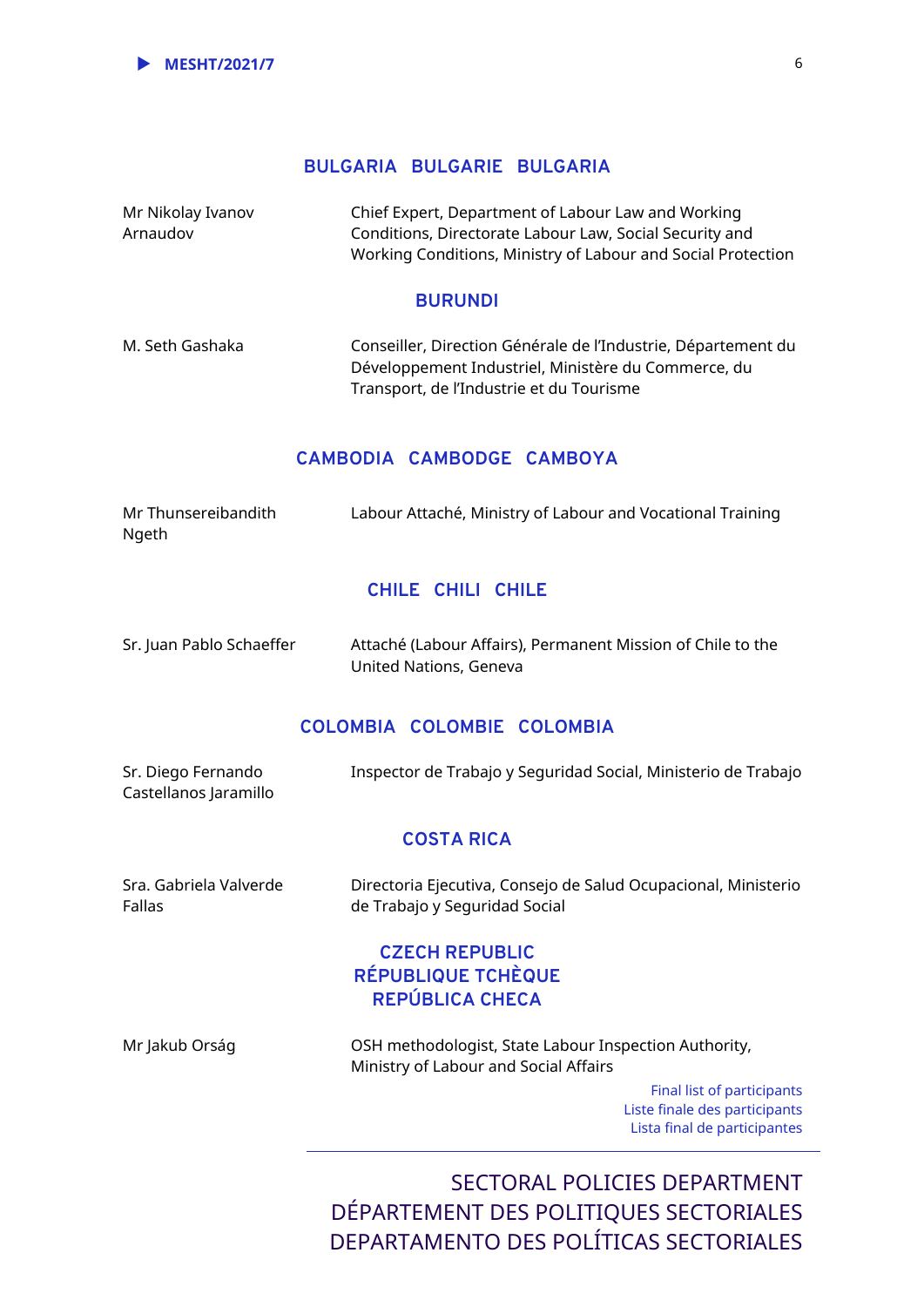#### **GHANA**

| Mr Kingsley Amo<br>Brempong          | Senior Factories Inspector, Department of Factories<br>Inspectorates, Ministry of Employment and Labour Relations                  |  |
|--------------------------------------|------------------------------------------------------------------------------------------------------------------------------------|--|
|                                      | <b>GUATEMALA</b>                                                                                                                   |  |
| Sra. María Isabel Asturias<br>Guzmán | Asesora, Viceministerio de Previsión Social y Empleo,<br>Ministerio de Trabajo y Previsión Social                                  |  |
|                                      | <b>INDIA INDE INDIA</b>                                                                                                            |  |
| Mr Mahendra Kumar                    | Director, Ministry of Labour and Employment                                                                                        |  |
| INDONESIA INDONÉSIE INDONESIA        |                                                                                                                                    |  |
| Ms Anastasya Hannie<br>Wuryanie      | Occupational Safety and Health Examiner, Directorate General<br>for Labour Inspection and OSH Development, Ministry of<br>Manpower |  |
| <b>IRAQ</b>                          |                                                                                                                                    |  |
| Mr Laith Yahia Auaad                 | Chief assistant engineers, Ministry of Labour and Social Affairs                                                                   |  |
| <b>ITALY ITALIE ITALIA</b>           |                                                                                                                                    |  |
| Mr Luigi Piccolo                     | Officer, Ministry of Labour and Social Policies                                                                                    |  |
| <b>KENYA</b>                         |                                                                                                                                    |  |
| Mr Millicent Muli                    | Counsellor Labour, Permanent Mission of the Republic of<br>Kenya to the United Nations, Geneva                                     |  |

Final list of participants Liste finale des participants Lista final de participantes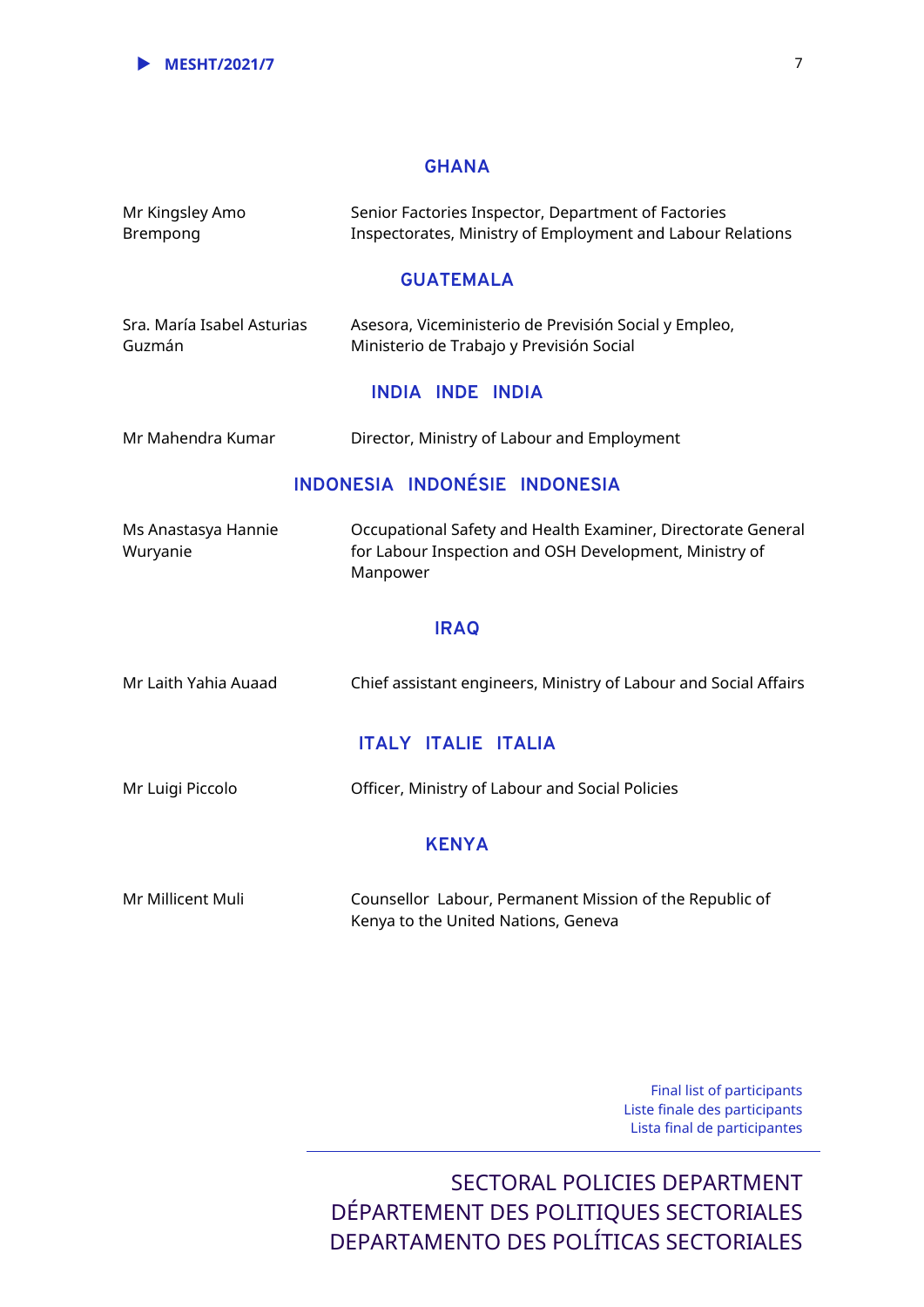### **LAO PEOPLE'S DEMOCRATIC REPUBLIC RÉPUBLIQUE DÉMOCRATIQUE POPULAIRE LAO REPÚBLICA DEMOCRÁTICA POPULAR LAO**

| Ms Viengxaylack<br>Souksavath     | Director, OSH Division, Department of Labour Management,<br>Ministry of Labour and Social Welfare                                  |  |
|-----------------------------------|------------------------------------------------------------------------------------------------------------------------------------|--|
|                                   | <b>MALI MALI MALÍ</b>                                                                                                              |  |
| M. Salif Bagayoko                 | Conseiller technique en charge des questions de travail,<br>Ministère du Travail, de la Fonction publique et du Dialogue<br>social |  |
| <b>MAURITIUS MAURICE MAURICIO</b> |                                                                                                                                    |  |
| Mr Vasant Rao Saccaram            | Chief, Occupational Safety and Health Officer, Ministry of<br>Labour, Human Resource Development and Training                      |  |
|                                   | <b>MOZAMBIQUE</b>                                                                                                                  |  |
| Mr Casimiro Huate                 | Labour and Migration Counsellor, Permanent Mission of the<br>Republic of Mozambique to the United Nations, Geneva                  |  |
|                                   | NIGERIA NIGÉRIA NIGERIA                                                                                                            |  |
| Ms Adogu Lauretta Nneka           | Director Occupational Safety and Health, Ministry of Labour<br>and Employment                                                      |  |
|                                   | PANAMA PANAMA PANAMÁ                                                                                                               |  |
| Sr. Pedro Pérez                   | Dirección de Inspección, Ministerio de Trabajo y Desarrollo<br>Laboral                                                             |  |
|                                   | PERU PÉROU PERÚ                                                                                                                    |  |

Sr. Juan Carlos Torres Rojas Ingeniero, Ministerio del Trabajo

Final list of participants Liste finale des participants Lista final de participantes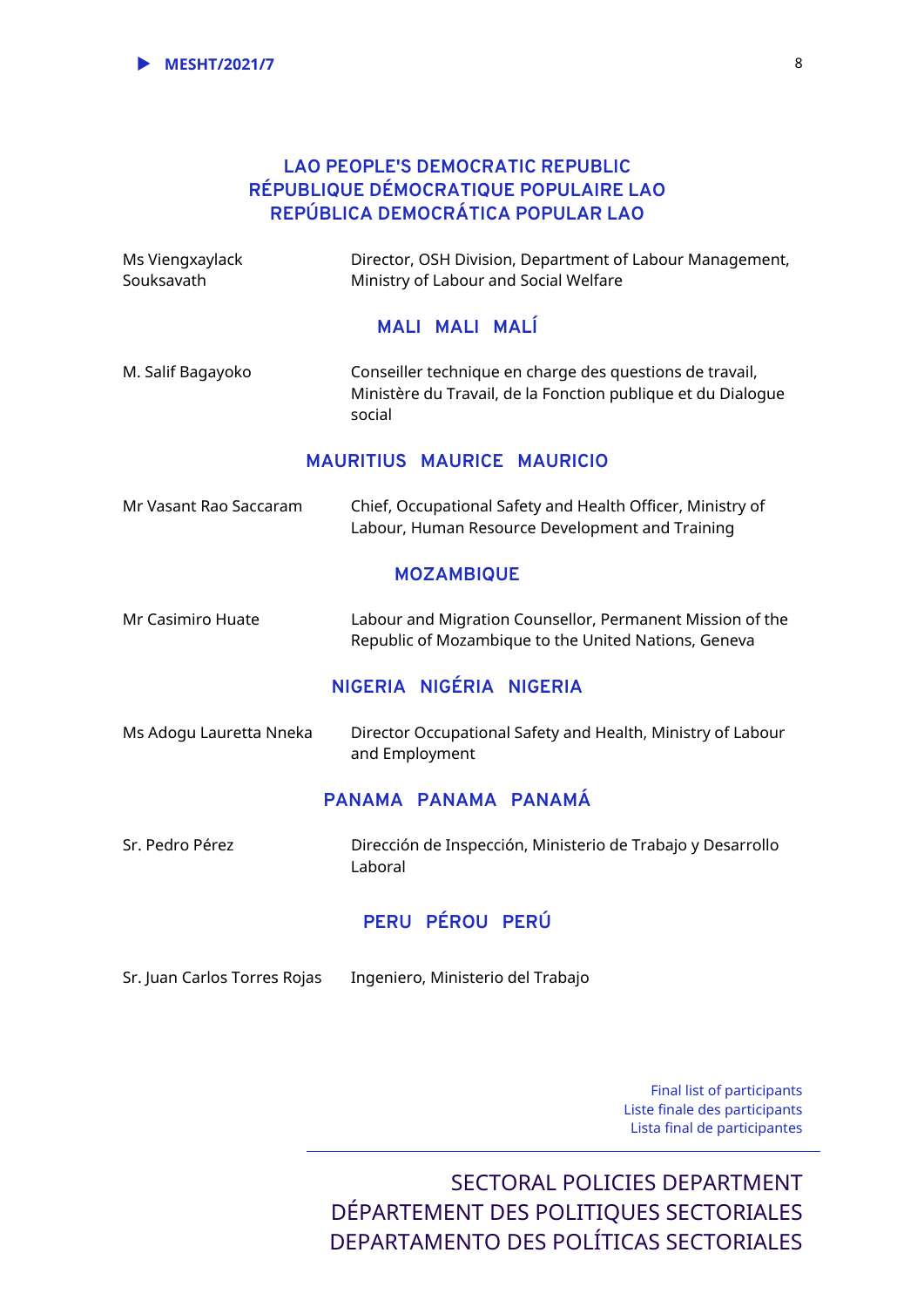### **PHILIPPINES PHILIPPINES FILIPINAS**

| Ms Teresita S. Cucueco              |        |                               |                                                        | Assistant Secretary, Department of Labor and Employment             |
|-------------------------------------|--------|-------------------------------|--------------------------------------------------------|---------------------------------------------------------------------|
|                                     |        | POLAND POLOGNE POLONIA        |                                                        |                                                                     |
| Ms Joanna Żeber                     |        | to the United Nations, Geneva |                                                        | First Secretary, Permanent Mission of the Republic of Poland        |
|                                     |        | <b>PORTUGAL</b>               |                                                        |                                                                     |
| Sr. Ricardo Luís Mafra Ceia         | Social |                               |                                                        | Inspetor do Trabalho, Ministério do Trabalho e da Segurança         |
|                                     |        |                               | SLOVENIA SLOVÉNIE ESLOVENIA                            |                                                                     |
| Ms Urška Draksler                   |        | United Nations, Geneva        | Second Secretary, Permanent Mission of Slovenia to the |                                                                     |
|                                     |        | SUDAN SOUDAN SUDÁN            |                                                        |                                                                     |
| Mr Abd Ewahab AbdAlla<br>Abd Ewahab |        | Labour and Asministration     |                                                        | Head, Section Test and Inspection Department, Ministry of           |
|                                     |        | <b>SURINAME</b>               |                                                        |                                                                     |
| Mr Lynch Joel                       |        |                               | Senior Safety Inspector, Labor Inspectorate            |                                                                     |
|                                     |        | SWEDEN SUÈDE SUECIA           |                                                        |                                                                     |
| Mr Thomas Janson                    |        | United Nations, Geneva        | Labour Counsellor, Permanent Mission of Sweden to the  |                                                                     |
|                                     |        | SWITZERLAND SUISSE SUIZA      |                                                        |                                                                     |
| Mme Céline Brugger                  |        |                               | Sécretariat d'État à l'économie (Seco)                 | Juriste, Affaires internationales du travail, Direction du travail, |
|                                     |        |                               |                                                        | <b>Final list of participants</b>                                   |

 Liste finale des participants Lista final de participantes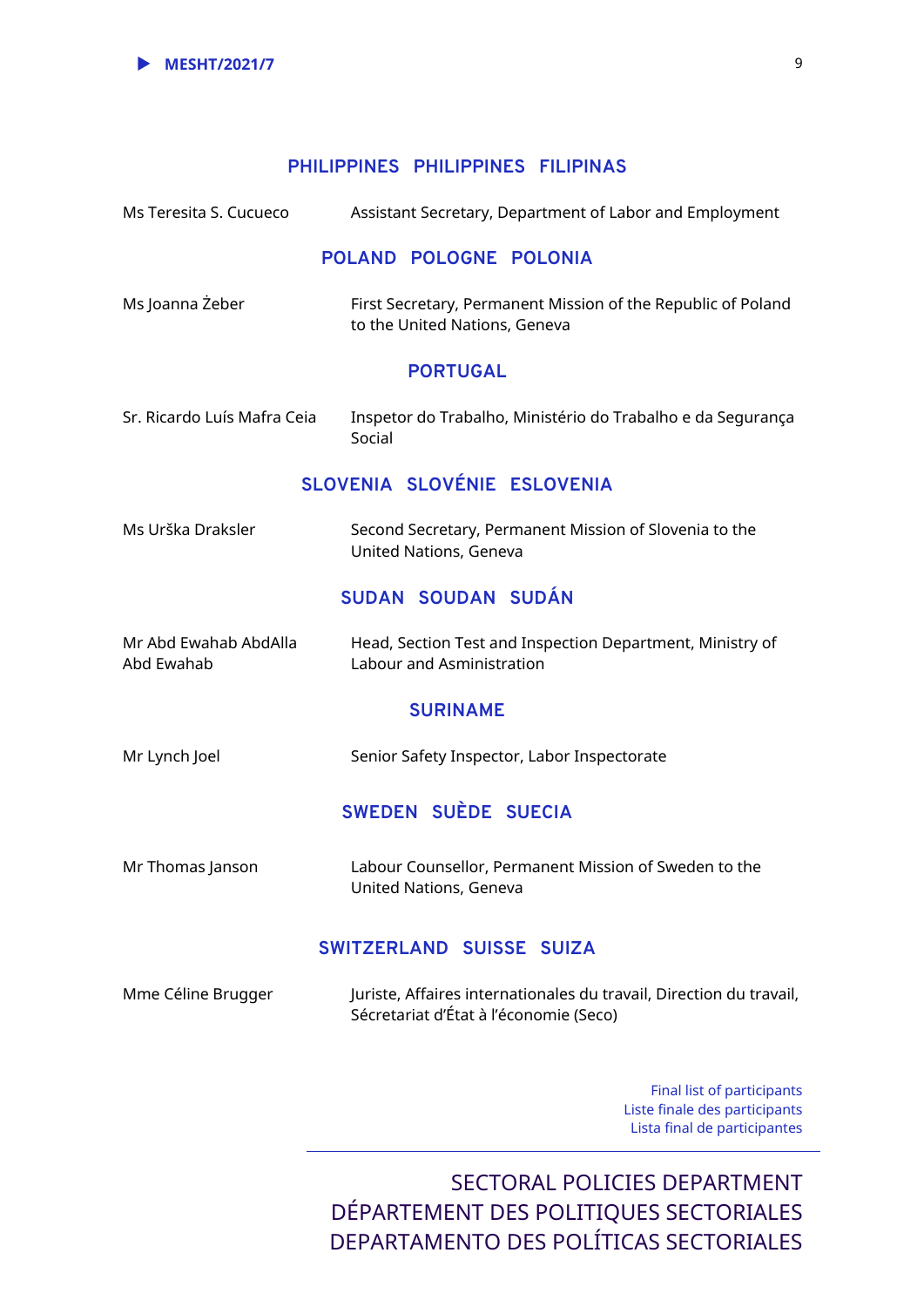

## **THAILAND THAÏLANDE TAILANDIA**

| Ms Angkana Techagomain | Minister Counsellor (Labour), Permanent Mission of Thailand |
|------------------------|-------------------------------------------------------------|
|                        | to the United Nations, Geneva                               |

#### **TOGO**

| M. Edem Yao Komedja | Inspecteur du travail, Ministère de la Fonction Publique, du<br>Travail et du Dialogue Social |  |
|---------------------|-----------------------------------------------------------------------------------------------|--|
|                     | <b>TRINIDAD AND TOBAGO</b><br><b>TRINITÉ-ET-TOBAGO</b><br><b>TRINIDAD Y TABAGO</b>            |  |
| Ms Nicole Carr      | Safety and Health Inspector I, Occupational Safety and Health<br>Agency, Ministry of Labour   |  |

## **TUNISIA TUNISIE TÚNEZ**

Ms Radhia Toumi Médecin, Inspecteur régionale du Travail, Direction de l'Inspection médicale et de la Sécurité professionnelle de Sousse, Ministère des Affaires Sociales

## **UZBEKISTAN OUZBÉKISTAN UZBEKISTÁN**

| Mr Gulrukh Niyazmetova | Deputy Head, State Labour Inspectorate, Ministry of |
|------------------------|-----------------------------------------------------|
| Kuralovna              | <b>Employment and Labour Relations</b>              |

## **VENEZUELA (BOLIVARIAN REPUBLIC OF) VENEZUELA (RÉPUBLIQUE BOLIVARIENNE DU) VENEZUELA (REPÚBLICA BOLIVARIANA DE)**

| Sr. Elio Comenares | Embajador Alterno, Mision Permanente de la República<br>Bolivariana de Venezuela ante las Naciones Unidas, Ginebra |
|--------------------|--------------------------------------------------------------------------------------------------------------------|
|                    | <b>ZIMBABWE</b>                                                                                                    |
|                    | فاللاحقان والمنافس المستنبذ والمتحافظ والمنافس والمنافس والمنافس والمنافسة والمنافسة والمنافسة والمتحدث            |

Mr Poem Mudyawabikwa Minister Counsellor, Permanent Mission of the Republic of Zimbabwe to the United Nations, Geneva

> Final list of participants Liste finale des participants Lista final de participantes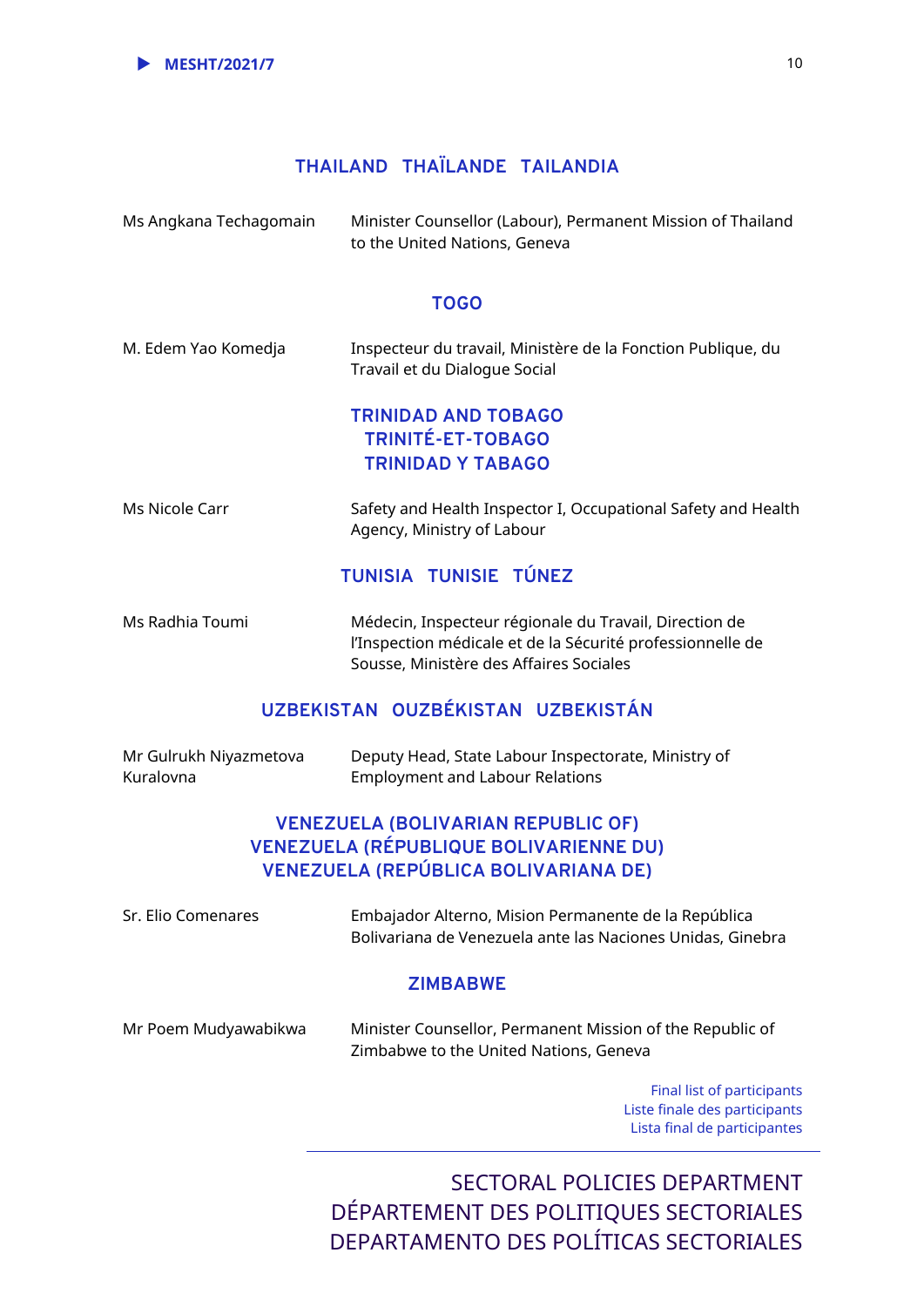# **Employers' experts and advisers Experts des employeurs et conseillers techniques Expertos de los empleadores y consejeros técnicos**

| Mr John Beckett                                        | Canadian Employers Council                                                                                                                  |
|--------------------------------------------------------|---------------------------------------------------------------------------------------------------------------------------------------------|
| Mr Osama Rayyan                                        | Training and Employment Coordinator, Jordan Chamber of<br>Industry                                                                          |
| Mr Fernando Pimentel                                   | President, Brazilian Textile and Apparel Industry Association                                                                               |
| Sra. Berta Franco                                      | Médica Laboral, Miembro Comité Nacional de Seguridad y<br>Seguranza en el Trabajo, Asociación Nacional de Empresarios<br>de Colombia (ANDI) |
| Mr Farooq Ahmed                                        | Secretary-General, Bangladesh Employers Federation                                                                                          |
| Ms Sariaka Falianja                                    | CSR Manager and Compliance Manager, AKANJO                                                                                                  |
| Ms Gabriella Herzog                                    | Vice President, Corporate Responsibility and Labor Affairs, U.S.<br><b>Council for International Business</b>                               |
| Mr Saif Uddin                                          | Chairman, Bangladesh Garment Manufacturers and Exporters<br><b>Association (BGMEA)</b>                                                      |
| Advisers / Conseillers tecniques / Consejeros técnicos |                                                                                                                                             |
| Ms Nabakooza Grace                                     | Head of Employment Relations and Legal Services, Federation<br>of Uganda Employers                                                          |
| Ms Camila Zelezoglo                                    | International Negotiations Coordinator, Brazilian Textile and<br>Apparel Industry Association                                               |
| Ms Julie Ramambanirinarisoa                            | Responsable administrative et financier, The World's Leading<br><b>Industrial Thread Manufacturer (COATS)</b>                               |
| Ms Mihaylov Valery                                     | Member of Textile and Clothes Branch Organization, Bulgarian<br>Chamber of Commerce and Industry                                            |
| Mr Kwame Ofori Gyau                                    | Director, Group Human Resources, Vlisco Group Ghana                                                                                         |
|                                                        |                                                                                                                                             |

Final list of participants Liste finale des participants Lista final de participantes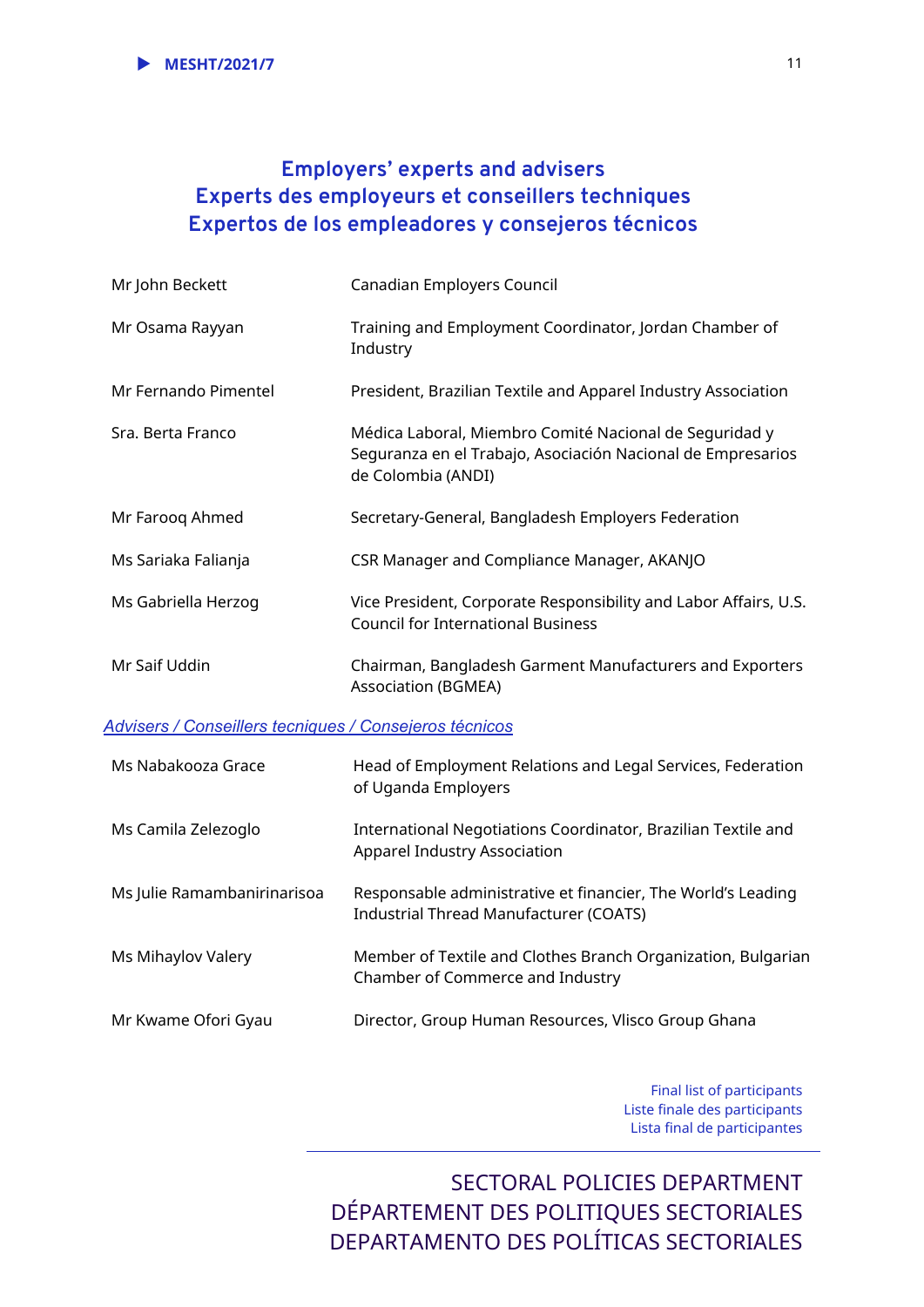# **Employers' secretariat Sécretariat des employeurs Secretariado de los empleadores**

Mr Matias Espinosa Adviser, International Organization of Employers (IOE)

Final list of participants Liste finale des participants Lista final de participantes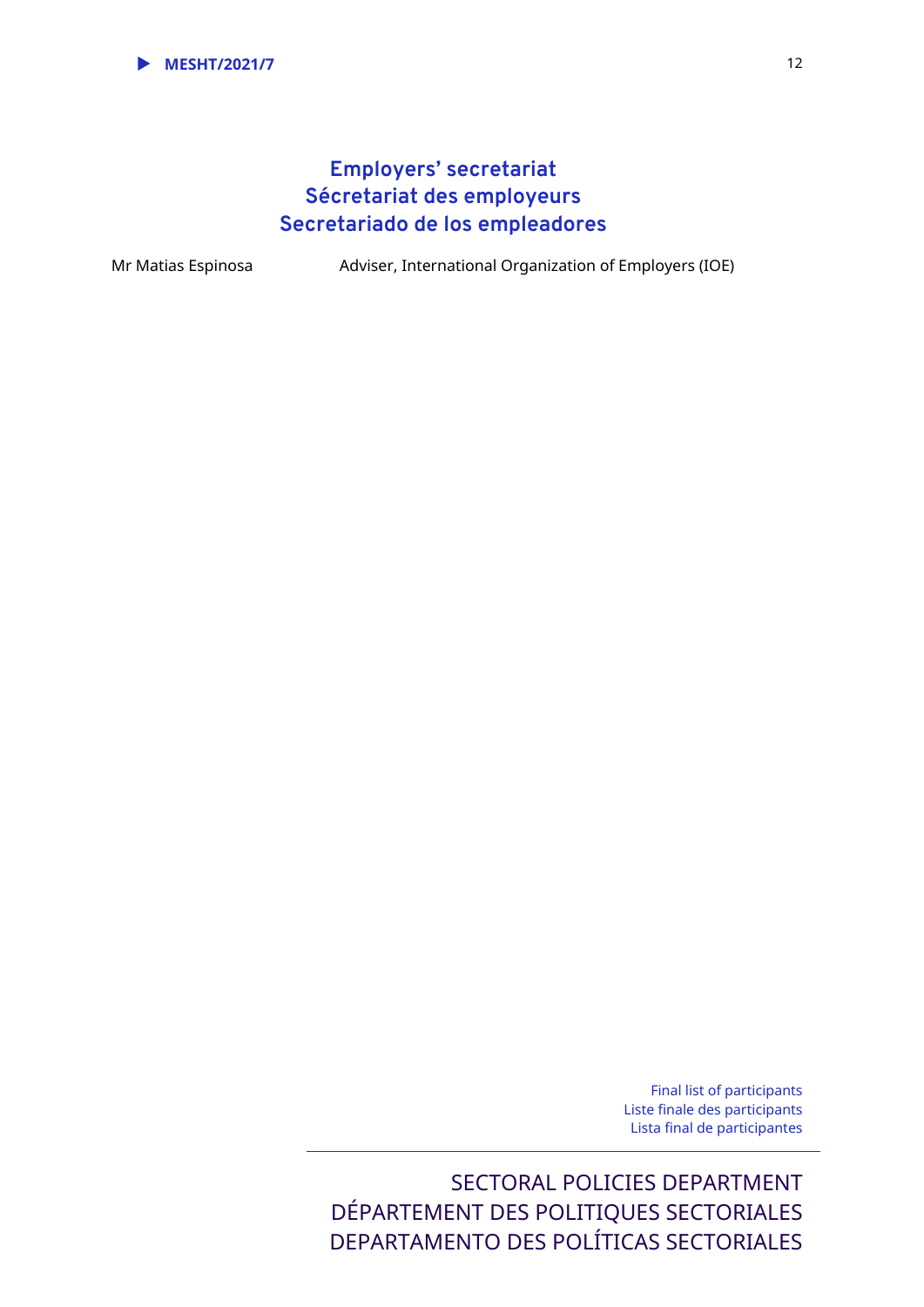# **Workers' experts and advisers Experts des travailleurs et conseillers techniques Expertos de los trabajadores y consejeros técnicos**

| Mr Rory O'Neill                                        | Professor, School of Law and Social Justice, University of<br>Liverpool                                                    |
|--------------------------------------------------------|----------------------------------------------------------------------------------------------------------------------------|
| Mr Peter Frövén                                        | Officer, IFM                                                                                                               |
| Mr Anam Kamrul                                         | President and International Accord Steering Committee<br>member, Bangladesh Textile and Garments Workers League<br>(BTGWL) |
| Sr. Manuel Alejandro<br>González Muiño                 | Health and Safety Officer, Workers' Commissions (CCOO)                                                                     |
| Mr Botayeb<br>Bouchkhachakh                            | Health and Safety Officer, Democratic Confederation of<br>Labour (CDT)                                                     |
| Ms Lilanie Daschner                                    | Clothing industry health care fund officer, The Southern<br>African Clothing and Textile Workers' Union (SACTWU)           |
| Sr. Leonardo Nelcino da<br>Silva                       | Presidente, Sindicato Textil de Paulista                                                                                   |
| Ms May Rathakane                                       | Assistant General Secretary, Independent Democratic Union<br>of Lesotho (IDUL)                                             |
| Advisers / Conseillers tecniques / Consejeros técnicos |                                                                                                                            |
| Mr Christian Alejandro<br>Valerio                      | Regional Officer, IndustriALL Global Union                                                                                 |
| Mr Mustafa Özal Perçin                                 | Advisor to the President, Textile, Knitting, Garment and<br>Leather Workers' Union (TEKSIF)                                |

Ms Gizem Küçükkömürler Education Officer, Textile, Knitting, Garment and Leather Workers' Union (TEKSIF)

Ms Fulya Pinar **International Secretary, All Woven, String, Knitting, Clothing** and Leather Industries' Workers' union (OZ IPLIK-IS)

Mr Deniz Medet Officer, Textile Workers' Union (DISK/TEKSTIL)

Final list of participants Liste finale des participants Lista final de participantes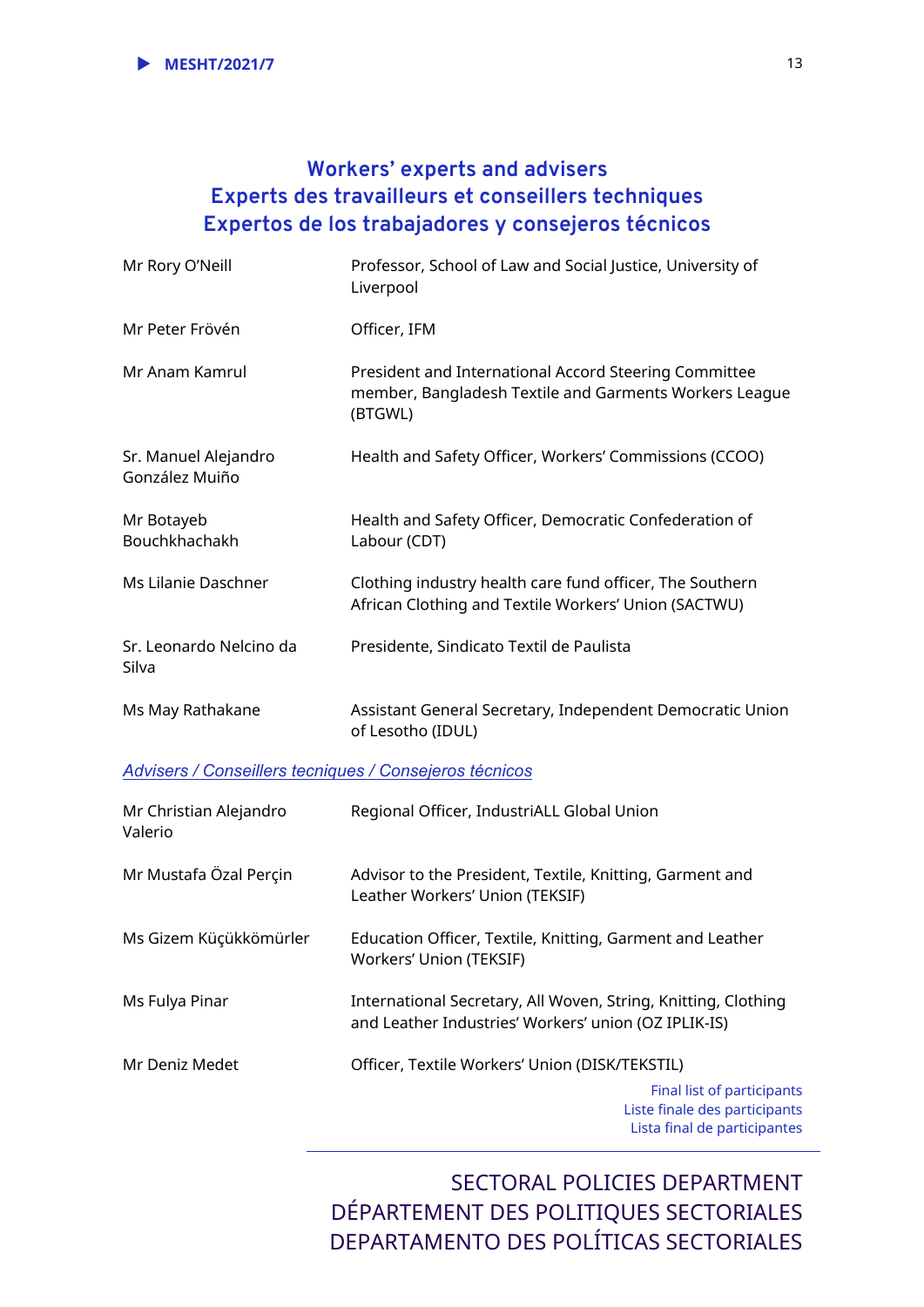

Ms Seyda Celikel **International Officer, Leather, Weaving and Textile Workers'** Union (Deriteks)

> Final list of participants Liste finale des participants Lista final de participantes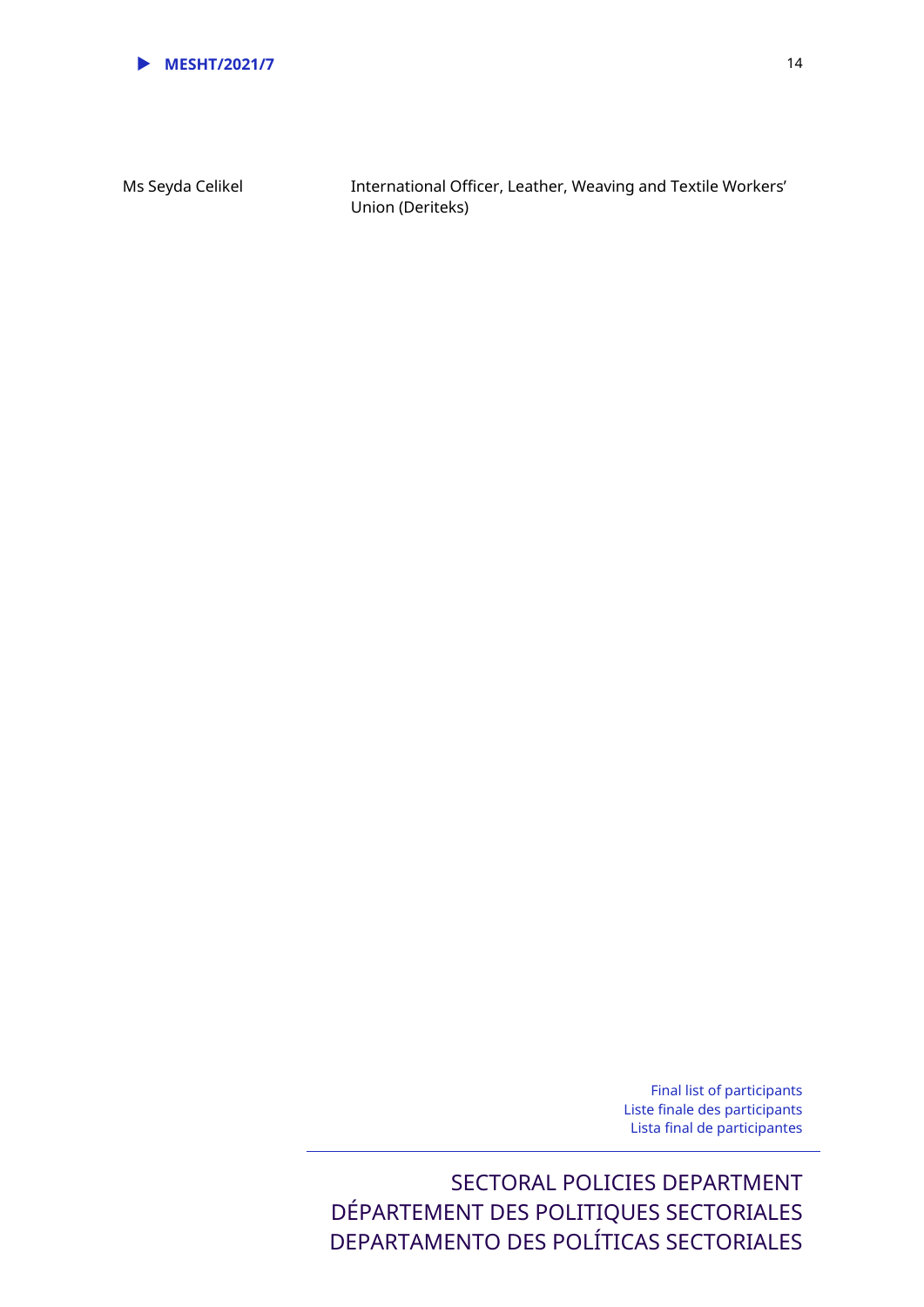# **Workers' secretariat Sécretariat des travailleurs Secretariado de los trabajadores**

| Mr Kemal Özkan                   | Assistant General Secretary, IndustriALL                              |
|----------------------------------|-----------------------------------------------------------------------|
| Ms Christina Hajagos-<br>Clausen | Director, Textile and Garment Industry, IndustriALL                   |
| Mr Glen Mpufane                  | Director, Health and Safety and Mining and DGOJP, IndustriALL         |
| Ms María Teresa Llanos           | Assistant Director, International Trade Union Confederation<br>(ITUC) |

Final list of participants Liste finale des participants Lista final de participantes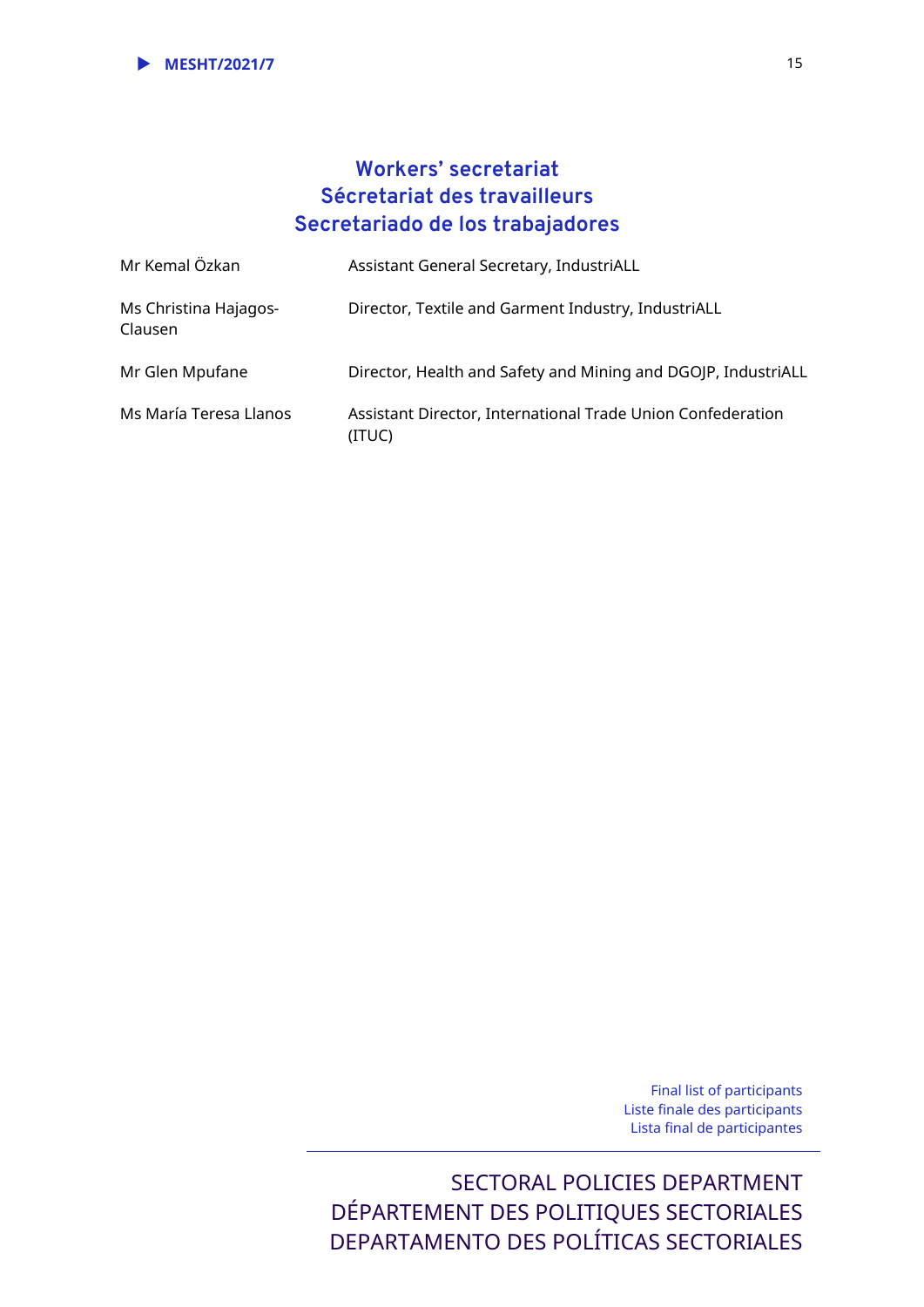**Persons representing the United Nations, specialized agencies and other official international organizations Personnes représentantes des Nations Unies, des institutions spécialisées et d'autres organisations internationales officielles Personas representantes de las Naciones Unidas, de los organismos especializados y de otras organizaciones internacionales oficiales** 

## **UNITED NATIONS INDUSTRIAL DEVELOPMENT ORGANIZATION (UNIDO) ORGANISATION DES NATIONS UNIES POUR LE DÉVELOPPEMENT INDUSTRIEL (ONUDI) ORGANIZACIÓN DE LAS NACIONES UNIDAS PARA EL DESARROLLO INDUSTRIAL (ONUDI)**

| Mr Jinjiang Yan    | Industrial Development Officer, Agro-Industries and Skills<br>Development Division                                              |
|--------------------|---------------------------------------------------------------------------------------------------------------------------------|
|                    | <b>THE WORLD BANK</b><br><b>GROUPE DE LA BANQUE MONDIALE</b><br><b>GRUPO DEL BANCO MUNDIAL</b>                                  |
| Mr Samuel Omondi   | Senior Environmental Specialist, International Finance<br>Corporation (IFC)                                                     |
|                    | <b>EUROPEAN UNION (EU)</b><br><b>UNION EUROPÉENNE (UE)</b><br><b>UNIÓN EUROPEA (UE)</b>                                         |
| Mr Vera Kádas      | Policy Officer, International Unit, Directorate-General for<br>Employment, Social Affairs and Inclusion, European<br>Commission |
| Mr Benedikt Bünker | Policy Officer, International Unit, Directorate-General for<br>Employment, Social Affairs and Inclusion, European<br>Commission |
| Ms Giada Calamanti | Permanent Delegation, Health and Social Affairs Unit                                                                            |

Final list of participants Liste finale des participants Lista final de participantes